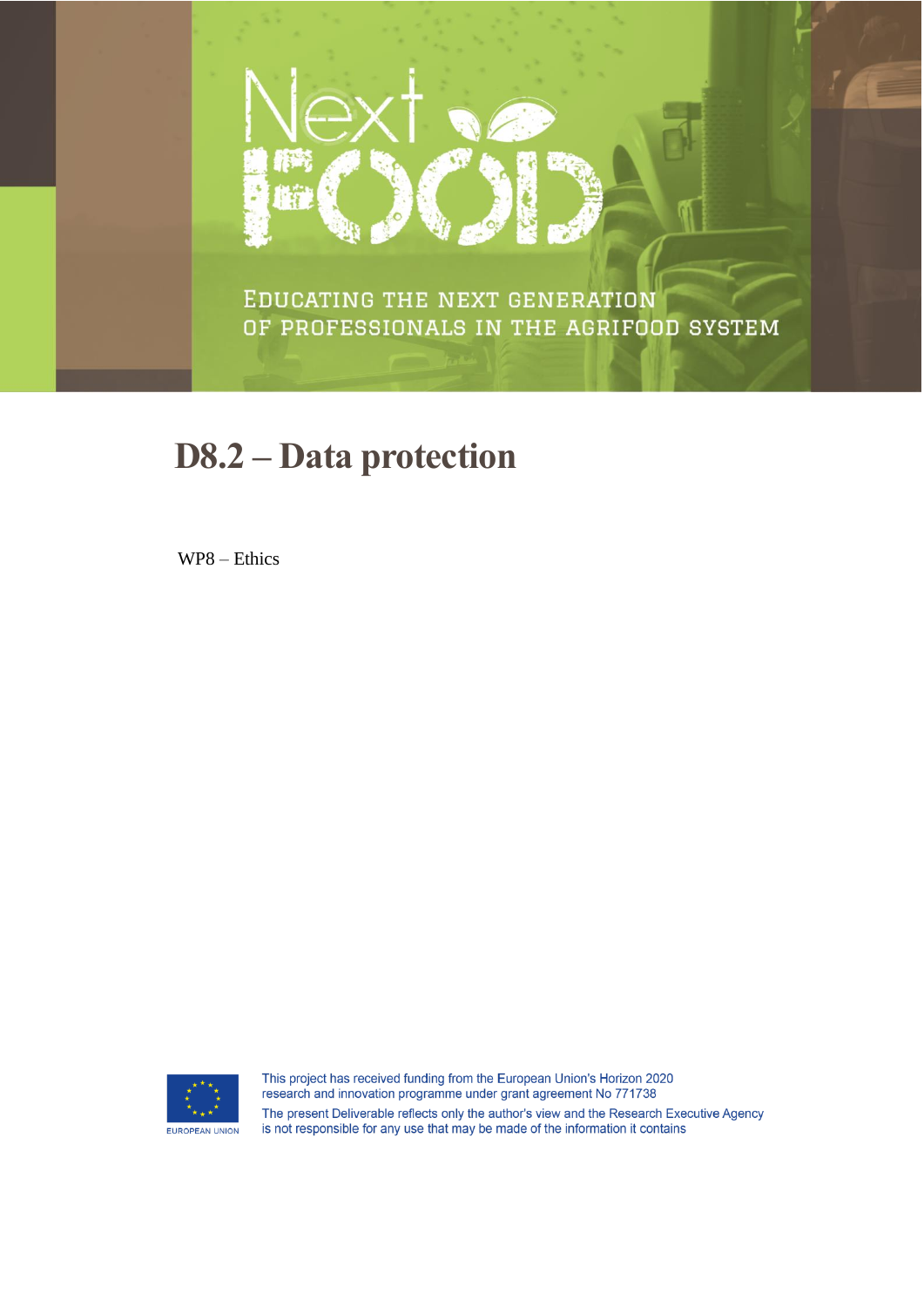#### Document Information

| <b>Grant Agreement</b>    | 771738                                                                                |                 | Acronym             |               | <b>NextFood</b> |  |  |
|---------------------------|---------------------------------------------------------------------------------------|-----------------|---------------------|---------------|-----------------|--|--|
| <b>Full Project Title</b> | Educating the next<br>generation of<br>professionals in the<br><b>Agrifood System</b> |                 |                     |               |                 |  |  |
| <b>Start Date</b>         | $1st$ of May, 2018                                                                    | <b>Duration</b> |                     | 48            |                 |  |  |
| <b>Project URL</b>        | <b>TBD</b>                                                                            |                 |                     |               |                 |  |  |
| <b>Deliverable</b>        | D8.2 Ethics; Data Protection                                                          |                 |                     |               |                 |  |  |
| <b>Working Package</b>    | $WP8 - Ethics$                                                                        |                 |                     |               |                 |  |  |
| <b>Date of Delivery</b>   | <b>Contractual</b>                                                                    |                 |                     | <b>Actual</b> |                 |  |  |
| <b>Nature</b>             | $R - Report$                                                                          |                 | Dissemination Level |               | P - Public      |  |  |
| <b>WP Leader</b>          | Swedish University of Agricultural Sciences                                           |                 |                     |               |                 |  |  |
| <b>Authors</b>            | Martin Melin and Christer Borglin                                                     |                 |                     |               |                 |  |  |
| <b>Contributors</b>       |                                                                                       |                 |                     |               |                 |  |  |

## Document History

| <b>Version</b> | <b>Issue Date</b> | <b>Stage</b> | <b>Changes</b>                                                                   | <b>Contributor</b> |
|----------------|-------------------|--------------|----------------------------------------------------------------------------------|--------------------|
| 1.0            |                   | Final        |                                                                                  |                    |
| 2.0            | 2020-07-10        | Draft        | Ethics deliverable<br>separated into three<br>parts                              | Martin Melin       |
| 2.1            |                   | Final        |                                                                                  |                    |
| 2.2            | 2020-12-01        | Final        | Added; Compliance<br>with the General<br>Data Protection<br>regulation (chp 1.4) | Martin Melin       |

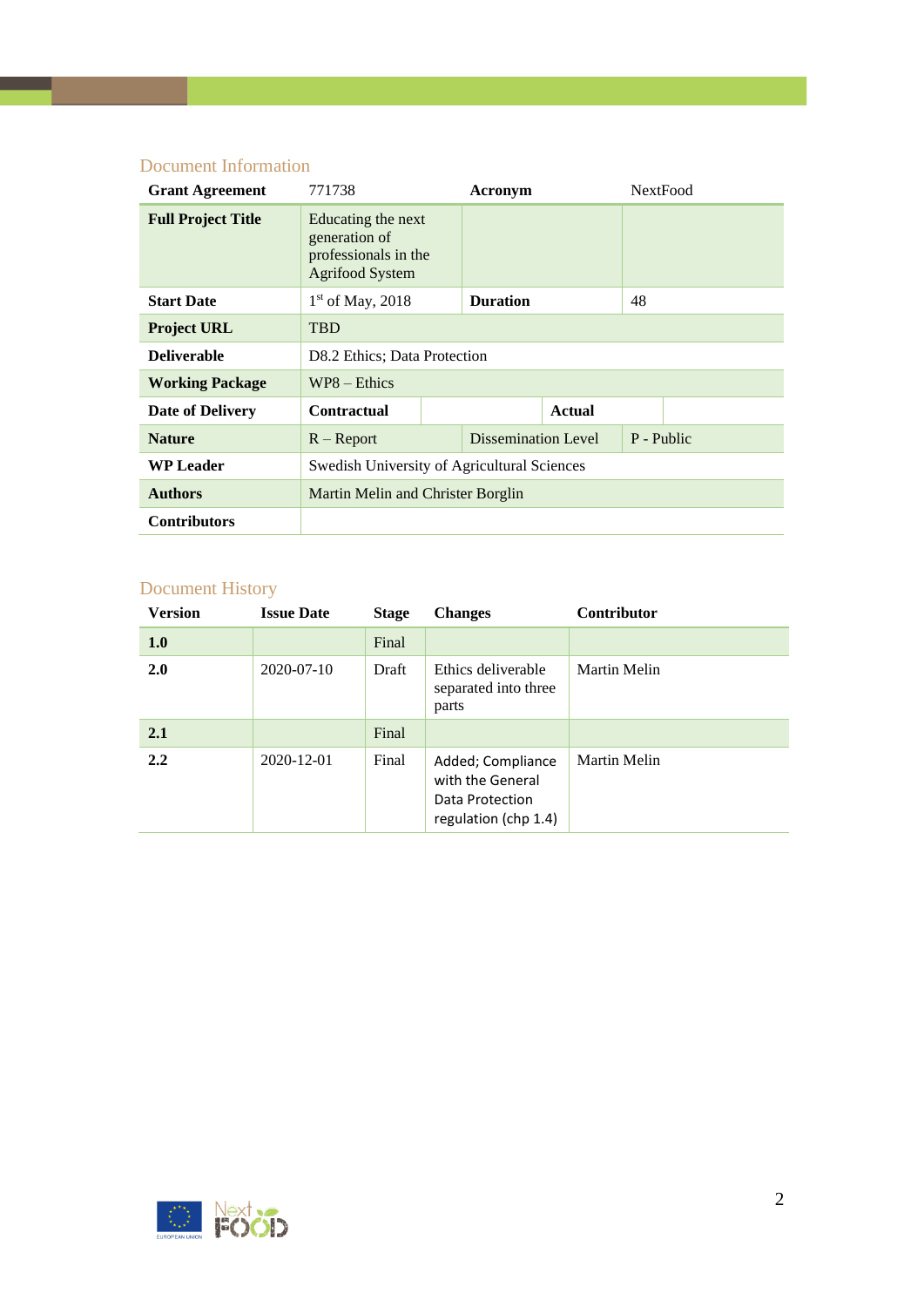#### **List of contents**

#### <span id="page-2-0"></span>1.1 Executive summary

This document is a collection of the NextFood "Ethics Policy" deliverables 8.1(use of humans in research), 8.2 (protection of personal data) and 8.3 (third partner countries). The overall aim of NEXTFOOD is to generate an innovative European science and education road map for sustainable agriculture along the value chain from research via fabrication into application.Within NEXTFOOD we will employ systems approaches, in which the farmers and other supply chain actors involved are seen as important actors and co-creators of knowledge. This will challenge the linear view of knowledge transfer as a top-down process from researchers down to advisors and practitioners. The project will involve several phases of research, each of which will be planned in accordance with high standards of research ethics. This document reports how potential ethical issues in the NextFood project will be identified and taken into consideration by the partners involved in the research activities and the data collection and storage.

## <span id="page-2-1"></span>1.2 Introduction

NEXTFOOD will employ case-based action research to develop relevant and effective education and training programs for a transition to more sustainable agrifood and forestry systems. Research will be performed on qualitative and quantitative data generated during the case development process. In addition, we will analyze data collected in a broader context by using data from questionnaires. Key ethical issues concerning the planned research activities are recruitment of participants, information to participants and informed consent during the planned research activities. Moreover, fair benefit sharing with non-EU low and middle income partners and protection of personal data is taken into consideration. This document reflects the commitment of the NextFood research group to conduct responsible and socially acceptable research. It describes how we deal with ethical issues that will or may arise while completing the different tasks of the project and demonstrates how our research is in line with international, EU and national laws. The Management Team will be responsible for overseeing ethical issues throughout the project, and will consult institutional ethics committees whenever necessary.

Compliance with research ethics is an integral part of the research in the NEXTFOOD project. Project partners are bound by the requirements to adhere to best practice regarding ethical standards and contemporary processes as they may evolve over the period of the project (c. 2018 to 2023). The processes and approach to ethical

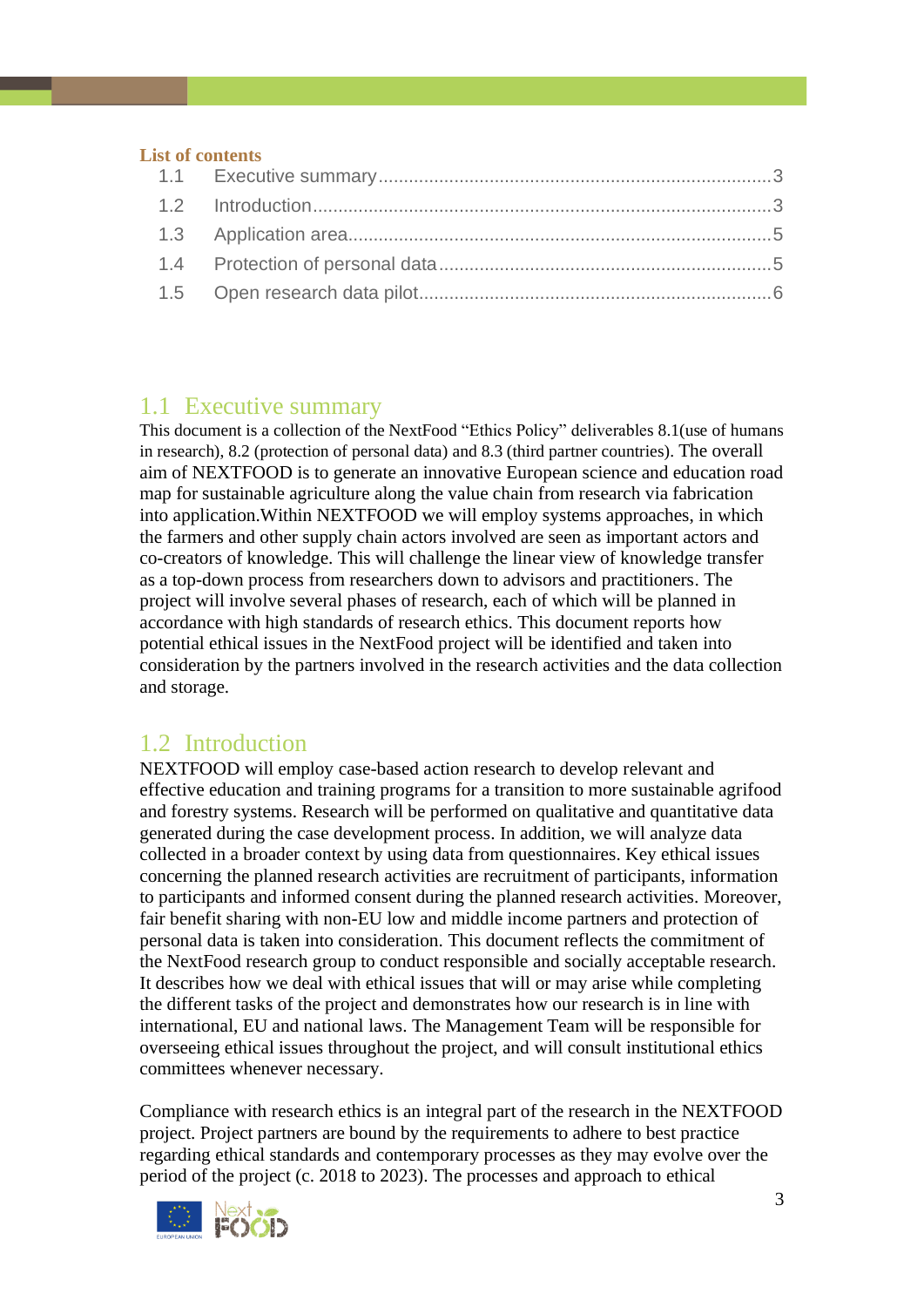clearance in NEXTFOOD comply with the guidance in Regulation (EU) 1291/2013, 11 December 2013, establishing the Horizon 2020, Framework Programme for Research and Innovation (2014-2020),as set out by in the Official Journal of the European Union, Article 19 on ethical principles (European Parliament, 2013). Of particular relevance to NEXTFOOD are the principles of:

- proportionality,
- the right to privacy,
- the right to the protection of personal data,
- the right to the physical and mental integrity of a person,
- the right to non-discrimination,
- the need to ensure high levels of human health protection.

Research activities will be required to meet the following:

- 1. Research will be designed, reviewed and undertaken to ensure integrity, quality and transparency.
- 2. Research participants and staff will be informed fully about the purpose, methods and intended possible uses of the research, what their participation in the research entails and what risks, if any, are involved.
- 3. The confidentiality of information supplied by research participants and the anonymity of respondents will always be respected.
- 4. The independence of the research will be clearly set out, and any conflicts of interest or partiality will be made explicit.

The NEXTFOOD Consortium Agreement includes a requirement for all Partners to strictly adhere to the ethical standards and guidelines of Horizon2020, regardless of the country in which the research is carried out. It includes reference to processes for the collection of personal data.

The Project Plans for each Task in the Project Management Plan will identify whether there is a likelihood of requiring ethical clearance for the activities proposed. The assessments will be reviewed as the project evolves, and monitored by the Executive Board, through the WPLs. For those activities for which ethical clearance will be required the responsibility for the conduct of the research rests with the lead investigator of the activity. The relevant Task and WP Leaders will ensure that the activity has the appropriate ethical clearance. Such clearance will normally be through a partner's institutional ethical procedures. If there are no such procedures, those of the most relevant Task or WP Leader will be followed. In the absence of a relevant procedure, the process of the Coordinating organisation, SLU, will be used. Guidelines on best practice will be followed, as published by the most relevant professional body or public agency. As a general guide, NEXTFOOD partners will follow the UK Economic and Social Research Council Research Ethics Guidebook [\(www.ethicsguidebook.ac.uk/Consent-72\)](http://www.ethicsguidebook.ac.uk/Consent-72). The project Data Management Plan will set out the principles, processes and requirements for ensuring data protection, whilst pursuant of a general project policy of research being Findable, Accessible, Interoperable and Reusable (FAIR).

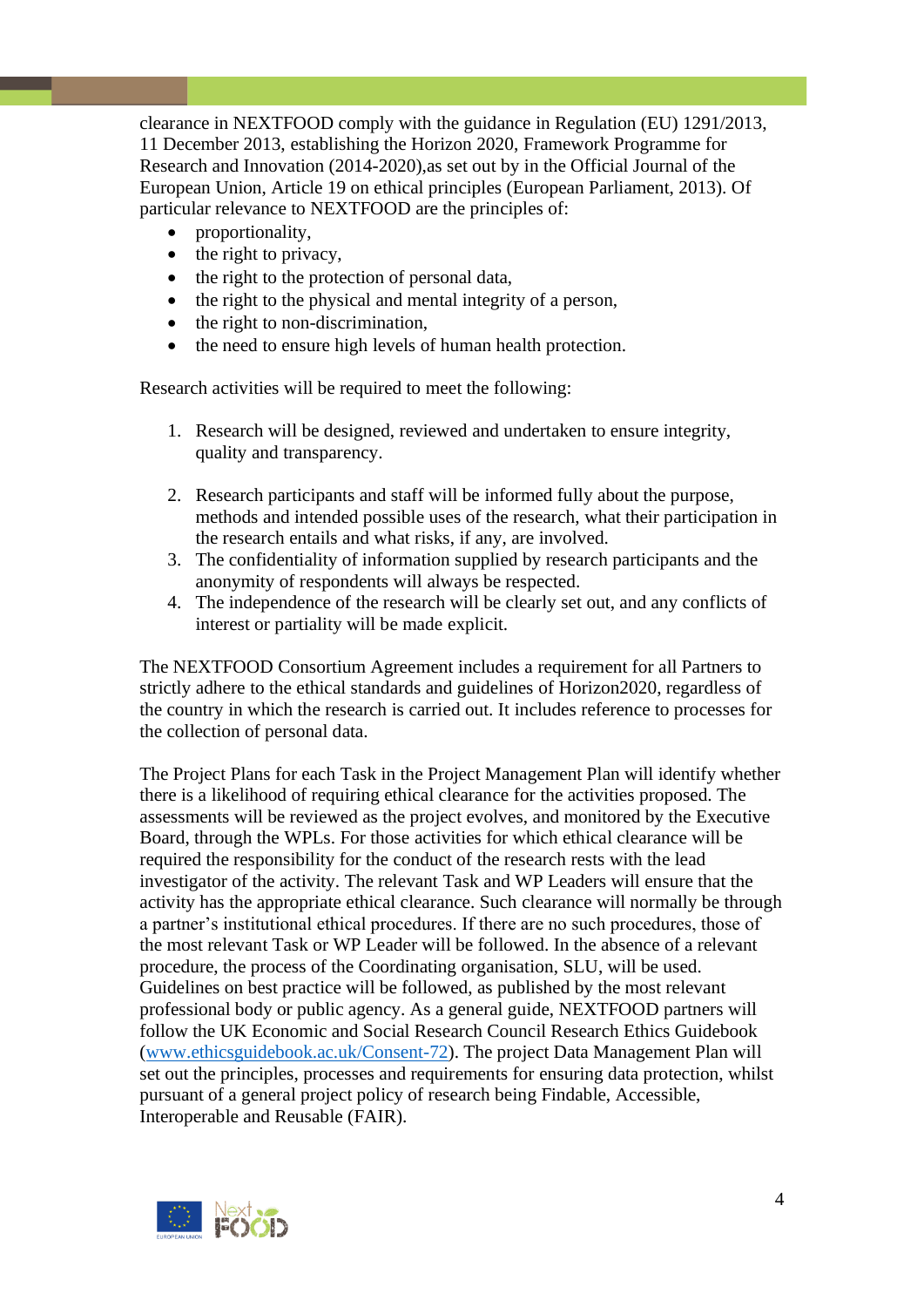## <span id="page-4-0"></span>1.3 Application area

The procedures and criteria specified in this document shall be applied by all partners in NextFood and for all procedures of data acquisition involving subjects external to the Project Consortium in a non-anonymous form. Each partner supervises and checks the work performed by its own staff in accordance with this document.

#### <span id="page-4-1"></span>1.4 Protection of personal data

NextFood will comply with the General Data Protection Regulation, GDPR, for collection, storing and managing research data (Regulation 2016/679 of the European Parliament and of the Council of 27 April 2016 on the protection of natural persons with regard to the processing of personal data and on the free movement of such data, and repealing Directive 95/46/EC). NextFood researchers will collect personal data, such as names, farm identities and addresses. No sensitive data, however, such as that on health, sexual lifestyle or the religious conviction of people will be collected. No personal data that is not necessary to achieve the research task will be collected. NextFood will make sure that data collected in the project is protected by adequate organizational and technical arrangements. These arrangements will be of such kind that it will ensure an appropriate security level in relation to the risks of collecting and storing the data.

The personal data will be de-identified and coded before shared outside the immediate project team. Similarly, the questionnaire respondents will be coded before sharing any data between partners to make sure that anonymity is ensured in the electronic documents. Personal details and responses to questionnaire will be held separately on password protected computers at each national responsible centre. Names and contact details will not be passed to anyone other than members of the local research team. Hard copies such as interview notes, prints of photographs, or video or audio tapes will be kept securely locked away and only accessible to the members of the team who conduct the research. No personal data will be transferred to non-EU countries.

According to the GDPR each participant will be informed of their rights to

- 1) access personal data
- 2) change personal data in the database
- 3) request that your personal data be erased from the database
- 4) restrict processing of personal data for certain purposes.

#### *Compliance with the General Data Protection regulation (onwards GDPR)*

A statement from the designated Data Protection Officer (or manager with corresponding responsibility in the organization) that all personal data collection and processing will be carried out according to EU and national legislation has been collected from all partners and is kept on file. When relevant, information has been added on additional national regulations that partners will comply with.